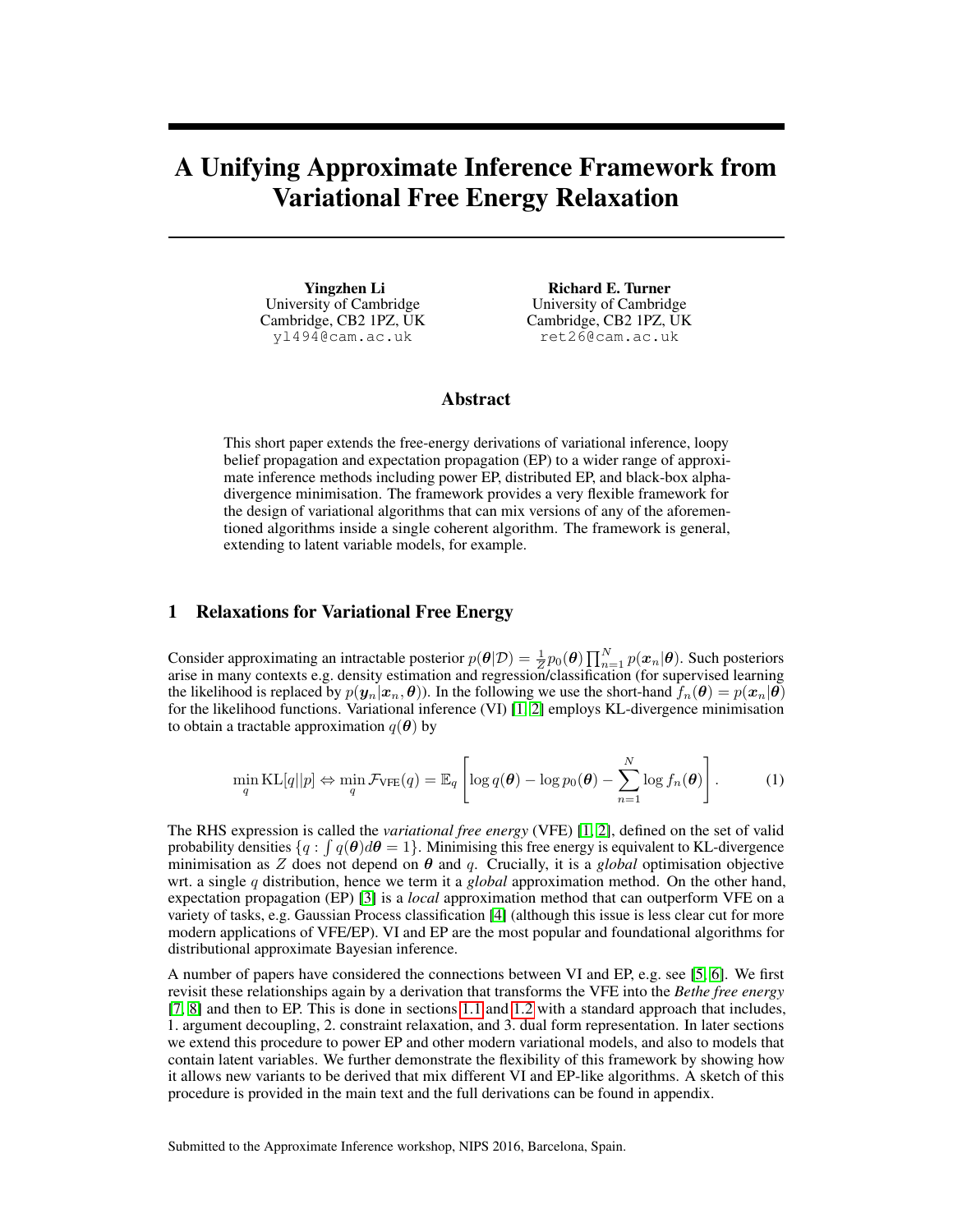#### <span id="page-1-0"></span>1.1 From VFE to Bethe Free Energy

First we make use of the additivity of logarithm to transform VFE optimisation into an equivalent optimisation problem:

<span id="page-1-4"></span>
$$
\min_{q,\{\tilde{p}_n\}} (1 - N)\mathrm{KL}[q||p_0] - \sum_n \mathbb{E}_{\tilde{p}_n} \left[ \log \frac{p_0(\boldsymbol{\theta}) f_n(\boldsymbol{\theta})}{\tilde{p}_n(\boldsymbol{\theta})} \right] \quad \text{subject to } \tilde{p}_n = q, \forall n. \tag{2}
$$

Full details can be found in appendix, eqns. [\(13\)](#page-6-0) and [\(14\)](#page-6-1). In summary we have rearranged terms in the VFE and then **decoupled** the global q distributions into a set of local distribitions  $\tilde{p}_n$ , which are then tied together by introducing equality constraints. The first approximation can now be made by relaxing the equality constraints to moment matching constraints  $\mathbb{E}_{\tilde{p}_n}[\theta^k] = \mathbb{E}_q[\theta^k]$  for  $k \in \mathbb{N}$ , and a further crude relaxation suggests moment matching just for the first M moments<sup>[1](#page-1-2)</sup>  $\mathbb{E}_{\tilde{p}_n}[\theta^m]=\mathbb{E}_q[\theta^m], m=1,2,...,M.$  In the following we use a vectorial function  $\phi(\theta)$  to summarise these constraints as  $\mathbb{E}_{\tilde{p}_n}[\phi] = \mathbb{E}_q[\phi]$ , where as an example  $\phi(\theta) = [\theta, \theta \theta^T]$  for Gaussian EP. In general  $\phi$  can contain any polynomial terms or other basis functions. This relaxation returns the following constrained optimisation problem:

<span id="page-1-3"></span>
$$
\min_{q,\{\tilde{p}_n\}} \mathcal{F}_{\text{Bethe}}(\{\tilde{p}_n\}, q) \quad \text{subject to } \mathbb{E}_{\tilde{p}_n}[\phi] = \mathbb{E}_q[\phi], \forall n,
$$
\n
$$
\mathcal{F}_{\text{Bethe}}(\{\tilde{p}_n\}, q) = (1 - N)\text{KL}[q||p_0] - \sum_n \mathbb{E}_{\tilde{p}_n} \left[ \log \frac{p_0(\theta) f_n(\theta)}{\tilde{p}_n(\theta)} \right].
$$
\n(3)

 $\mathcal{F}_{\text{Bethe}}(\{\tilde{p}_n\}, q)$  is the *Bethe free energy* [\[7,](#page-4-6) [8\]](#page-4-7) that is usually presented in the context of probabilistic graphical models. Below we show how to derive its dual form, which is usually discussed in EP literature [\[9,](#page-4-8) [10,](#page-4-9) [11\]](#page-4-10).

**Remark.** Minka [\[9\]](#page-4-8) discussed [\(3\)](#page-1-3) as a minimax problem ( $\min_{\{\tilde{p}_n\}} \max_q$ ) instead, which we believe is incorrect. First [\(3\)](#page-1-3) relaxes the constraints in [\(2\)](#page-1-4), meaning both should have the same optimisation direction. Then since [\(2\)](#page-1-4) just decouples VFE [\(1\)](#page-0-0) with equality constraints, it will be a pure minimisation with the same stationary points. For graphical models the Bethe free energy optimisation problem is formulated as a pure minimisation problem like above [\(3\)](#page-1-3), e.g. in [\[6,](#page-4-5) [12\]](#page-4-11) but also interestingly in pages 3-4 of [\[9\]](#page-4-8). On the other hand, Minka's derivation of the dual energy takes a different approach and does not require the minimax assumption of the primal problem.

#### <span id="page-1-1"></span>1.2 From Bethe to EP: a Dual Form Representation

We provide a derivation in a similar way as  $[12]$ , starting from a note on the KL duality<sup>[2](#page-1-5)</sup>

<span id="page-1-8"></span><span id="page-1-6"></span>
$$
-\mathrm{KL}[q||p_0] = \min_{\lambda_q(\boldsymbol{\theta})} - \mathbb{E}_q[\lambda_q(\boldsymbol{\theta})] + \log \mathbb{E}_{p_0} [\exp[\lambda_q(\boldsymbol{\theta})]] \,. \tag{4}
$$

The RHS upper-bound to the KL term is in the same spirit as the variational lower-bound for  $\log Z$ , in that both employ convex duality. Equality is achieved by  $q(\theta) \propto p_0(\theta) \exp[\lambda_q(\theta)]$ . Substitution into [\(3\)](#page-1-3) then yields a transformed energy that we denoted as  $\mathcal{F}_{\text{Bethe}}(\{\tilde{p}_n\}, q, \lambda_q(\theta))$  (see [\(16\)](#page-6-2) in appendix). Denote  $\lambda_{-n}$  as the Lagrange multiplier for moment matching and  $\nu, \nu_n$  for the normalisation constraints of q and  $\tilde{p}_n$ , respectively. This returns the following Lagrangian

<span id="page-1-7"></span>
$$
\min_{q,\{\tilde{p}_n\},\lambda_q(\boldsymbol{\theta})} \max_{\{\mathbf{\lambda}_{-n},\nu_n,\nu\}} \mathcal{F}_{\text{Bethe}}(\{\tilde{p}_n\},q,\lambda_q(\boldsymbol{\theta})) + \sum_n \boldsymbol{\lambda}_{-n}^T (\mathbb{E}_q[\boldsymbol{\phi}] - \mathbb{E}_{\tilde{p}_n}[\boldsymbol{\phi}]) + \dots \tag{5}
$$

where we have omitted the terms associated with  $\nu_n$  and  $\nu$  for notational ease (see [\(17\)](#page-6-3) in appendix). Solving the fixed points for  $\tilde{p}_n$  and  $\nu_n$  returns  $\tilde{p}_n(\theta) = \frac{1}{Z_n} p_0(\theta) f_n(\theta) \exp \left[ \lambda_{-n}^T \phi(\theta) \right]$ , where the normalising constant is  $Z_n = \int p_0(\theta) f_n(\theta) \exp\left[\lambda_{-n}^T \phi(\theta)\right] d\theta$ . Also it is straight-forward to evaluate the fixed point condition for  $q: (N-1)\lambda_q(\theta) = \sum_n \lambda_{-n}^T \phi(\theta) + \nu$ . We explicitly specify  $\lambda_q(\boldsymbol{\theta}) = \boldsymbol{\lambda}_q^T \boldsymbol{\phi}(\boldsymbol{\theta}) + \frac{1}{N-1} \nu$  w.l.o.g., so now the stationary condition changes to  $(N-1)\boldsymbol{\lambda}_q = \sum_n \boldsymbol{\lambda}_{-n}$ . Also as shown in appendix the constant  $\nu$  can be dropped. Importantly, substituting  $\tilde{p}_n$  back to [\(5\)](#page-1-6) and enforcing the fixed point condition for q yields the *EP energy* [\[9\]](#page-4-8):

$$
\min_{\lambda_q} \max_{\{\lambda_{-n}\}} (N-1) \log \mathbb{E}_{p_0} \left[ \exp[\lambda_q^T \phi(\boldsymbol{\theta})] \right] - \sum_n \log Z_n \quad \text{subject to } (N-1)\lambda_q = \sum_n \lambda_{-n}. \tag{6}
$$

<span id="page-1-2"></span>The zeroth moment matching constraint is replaced by the constraint that  $\tilde{p}_n$  integrates to 1.

<span id="page-1-5"></span><sup>&</sup>lt;sup>2</sup>We include this step in order to connect to the EP energy with optimisation arguments all in the dual space.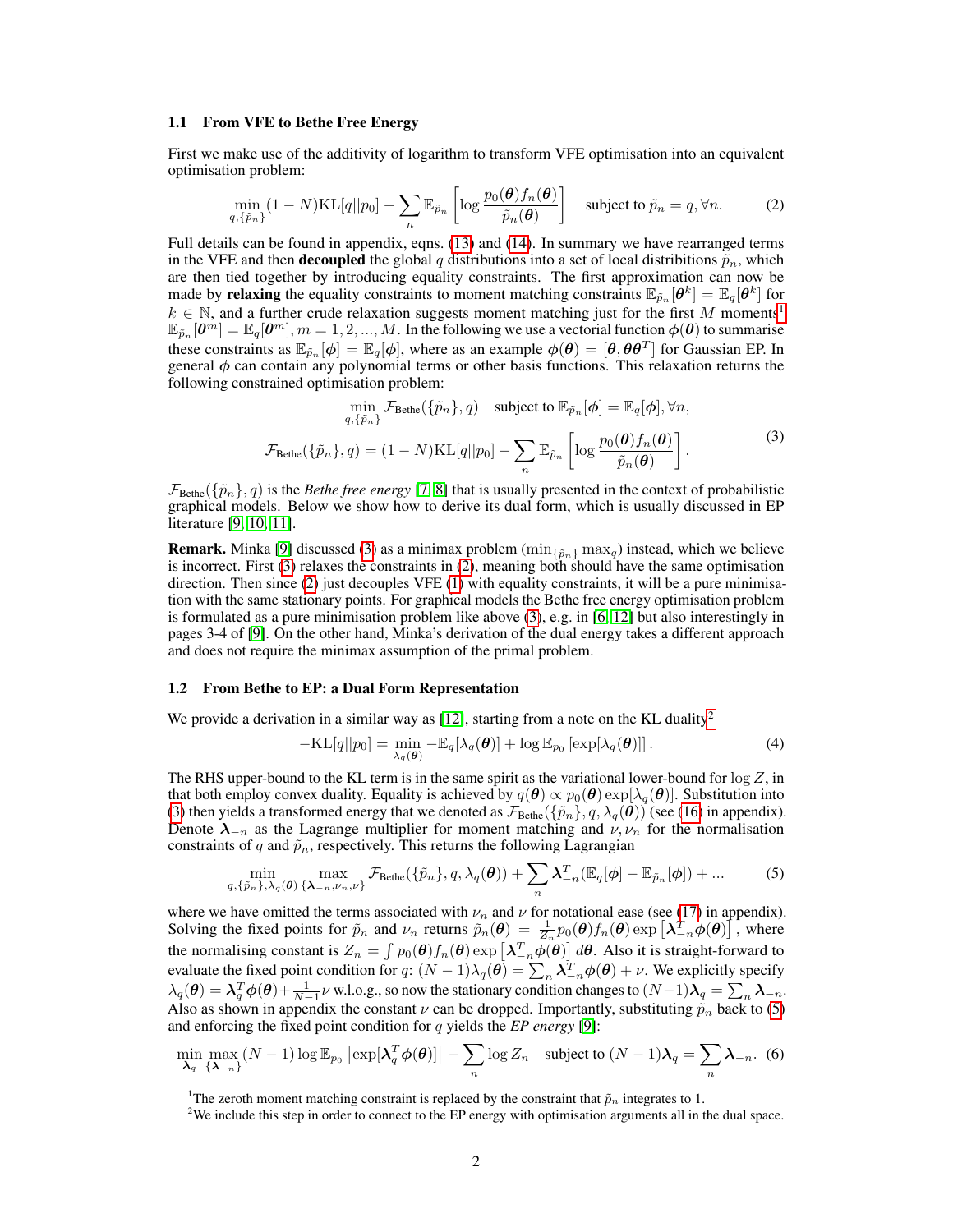Notice now the optimisation problem over q is dropped since [\(6\)](#page-1-7) does not depend on it. To obtain the approximate posterior back, we make use of the tightness of the KL duality, and define  $q(\theta) = \frac{1}{Z_q} p_0(\theta) \exp \left[ \lambda_q^T \phi(\theta) \right]$  with  $\log Z_q = \log \mathbb{E}_{p_0} \left[ \exp[\lambda_q^T \phi(\theta)] \right]$ . The expectation consistent approximate inference (EC) algorithm [\[10\]](#page-4-9) is a special case with  $p_0(\theta) \propto 1$  and  $N = 2$ .

**Remark.** In the EP literature  $\tilde{p}_n(\theta)$  is named the *tilted distribution*, and  $\lambda_{-n}$  is the natural parameter of the *cavity distribution* for factor  $f_n$ . In practice [\(6\)](#page-1-7) requires a double-loop algorithm to guarantee convergence [\[13\]](#page-4-12). Instead EP [\[3\]](#page-4-2) parametrises the (natural parameters of) local approximating factors by  $\lambda_n = \lambda_q - \lambda_{-n}$ , with the goal of  $\exp[\lambda_n^T \phi(\theta)]$  capturing the effect of  $f_n(\theta)$  on the exact posterior. EP runs a fixed point iteration algorithm to find the stationary points for  $\{\lambda_n\}_{n=1}^N$ . The constraint is enforced by calculating  $\bm{\lambda}_q=\sum_n\bm{\lambda}_n$  and  $\bm{\lambda}_{-n}=\sum_{m\neq n}\bm{\lambda}_m$  after each update.

#### <span id="page-2-2"></span>1.3 From VFE to Power EP

We now extend the above approach to power EP [\[14\]](#page-4-13) which is a new contribution, although fairly straightforward. This procedure includes one modification to the Bethe free energy. Assume for each factor  $f_n$  a power value  $\alpha_n \neq 0$  is associated, with  $\alpha = (\alpha_1, ..., \alpha_N)$  and  $\sum_{n=1}^{\infty} \frac{1}{\alpha_n} \neq 1$ . Then the Bethe free energy with moment matching constraints is modified to (see [\(21\)](#page-7-0) in appendix):

<span id="page-2-1"></span><span id="page-2-0"></span>
$$
\mathcal{F}_{\boldsymbol{\alpha}}(q,\{\tilde{p}_n\}) = \left(1 - \sum_n \frac{1}{\alpha_n}\right) \text{KL}[q||p_0] - \sum_{n=1}^N \frac{1}{\alpha_n} \mathbb{E}_{\tilde{p}_n} \left[ \log \frac{p_0(\boldsymbol{\theta}) f_n(\boldsymbol{\theta})^{\alpha_n}}{\tilde{p}_n(\boldsymbol{\theta})} \right].
$$
 (7)

Calculations following section [1.2](#page-1-1) also reveal the change of the fixed point condition for  $q$  to  $(\sum_{n} \frac{1}{\alpha_n} - 1)\lambda_q = \sum_{n} \frac{1}{\alpha_n} \lambda_{-n}$ . Define q as an exponential family distribution with natural parameter  $\lambda_q$  as before, and  $\lambda_n = (\lambda_q - \lambda_{-n})/\alpha_n$ . We arrive at the power EP objective:

$$
\left(\sum_{n}\frac{1}{\alpha_{n}}-1\right)\log Z_{q}-\sum_{n}\frac{1}{\alpha_{n}}\log\int p_{0}(\boldsymbol{\theta})f_{n}(\boldsymbol{\theta})^{\alpha_{n}}\exp\left[(\boldsymbol{\lambda}_{q}-\alpha_{n}\boldsymbol{\lambda}_{n})^{T}\boldsymbol{\phi}(\boldsymbol{\theta})\right]d\boldsymbol{\theta}.
$$
 (8)

The iterative process also enforces  $\lambda_q = \sum_n \lambda_n$ . It is shown in [\[5\]](#page-4-4) that [\(8\)](#page-2-0) becomes an lower-bound of  $-\log Z$  when  $\alpha_n > 0$  and  $\sum_n \frac{1}{\alpha_n} < 1$ . On the other hand, taking  $\alpha_n \to 0$ ,  $\forall n$  recovers  $\mathcal{F}_{\text{VFE}}$  but now the  $q$  distribution is restricted to have an exponential family form.

## 2 Further Constraint Relaxations by Weighted Averaging

In EP we need N Lagrange multipliers  $\{\lambda_{-n}\}$  because of the individual moment matching constraints  $\mathbb{E}_q[\phi] = \mathbb{E}_{\tilde{p}_n}[\phi]$ . This translates into a large memory burden for large datasets and "big" models. To solve this issue, we start from the re-formulated energy function  $(7)$ , and then replace the N equality constraints  $q = \tilde{p}_n$  by a single one that we call *weighted averaged moment matching*:  $\mathbb{E}_q[\phi] = \sum_n w_n \mathbb{E}_{\tilde{p}_n}[\phi]$ , with  $w = (w_1, ..., w_n)$  denote the weighing vector that sum to 1. The motivation here is to reduce the number of Lagrange multipliers (thus saving memory) but to ensure that q still resembles the tilted distributions. Empirical evaluations have shown that this relaxation method returns state-of-the-art performance for some problems [\[15\]](#page-4-14) even though it can be a very poor approximation to retaining  $N$  equality constraints in  $(2)$ .

We proceed to solve the corresponding constrained optimisation problem. We also apply the KL duality [\(4\)](#page-1-8) to [\(7\)](#page-2-1) (but for simplicity now we directly use  $\lambda_q^T \phi(\theta)$ ), and denote the transformed energy (in a similar way as before) as  $\mathcal{F}_{\alpha}(\{\tilde{p}_n\}, q, \lambda_q)$ . Now we have the following Lagrangian

$$
\min_{q,\{\tilde{p}_n\},\boldsymbol{\lambda}_q\,\lambda,\{\nu_n\},\nu} \max_{\mathcal{F}_{\boldsymbol{\alpha}}} \mathcal{F}_{\boldsymbol{\alpha}}(\{\tilde{p}_n\},q,\boldsymbol{\lambda}_q) + \boldsymbol{\lambda}^T (\mathbb{E}_q[\boldsymbol{\phi}] - \sum_n w_n \mathbb{E}_{\tilde{p}_n}[\boldsymbol{\phi}]) + \dots
$$
\n(9)

This returns  $\tilde{p}_n(\theta) = \frac{1}{Z_n} p_0(\theta) f_n(\theta)^{\alpha_n} \exp \left[\alpha_n w_n \lambda^T \phi(\theta)\right]$ , but the fixed point condition for q becomes  $\left(\sum_{n}\frac{1}{\alpha_n}-1\right)\lambda_q=\lambda$ , indicating  $\lambda$  as a function of  $\lambda_q$ . Thus we can directly obtain a single-loop algorithm for the following minimisation

$$
\min_{\boldsymbol{\lambda}_q} \left( \sum_n \frac{1}{\alpha_n} - 1 \right) \log Z_q - \sum_n \frac{1}{\alpha_n} \log \int p_0(\boldsymbol{\theta}) f_n(\boldsymbol{\theta})^{\alpha_n} \exp \left[ \beta_n \boldsymbol{\lambda}_q \boldsymbol{\phi}(\boldsymbol{\theta}) \right] d\boldsymbol{\theta} \tag{10}
$$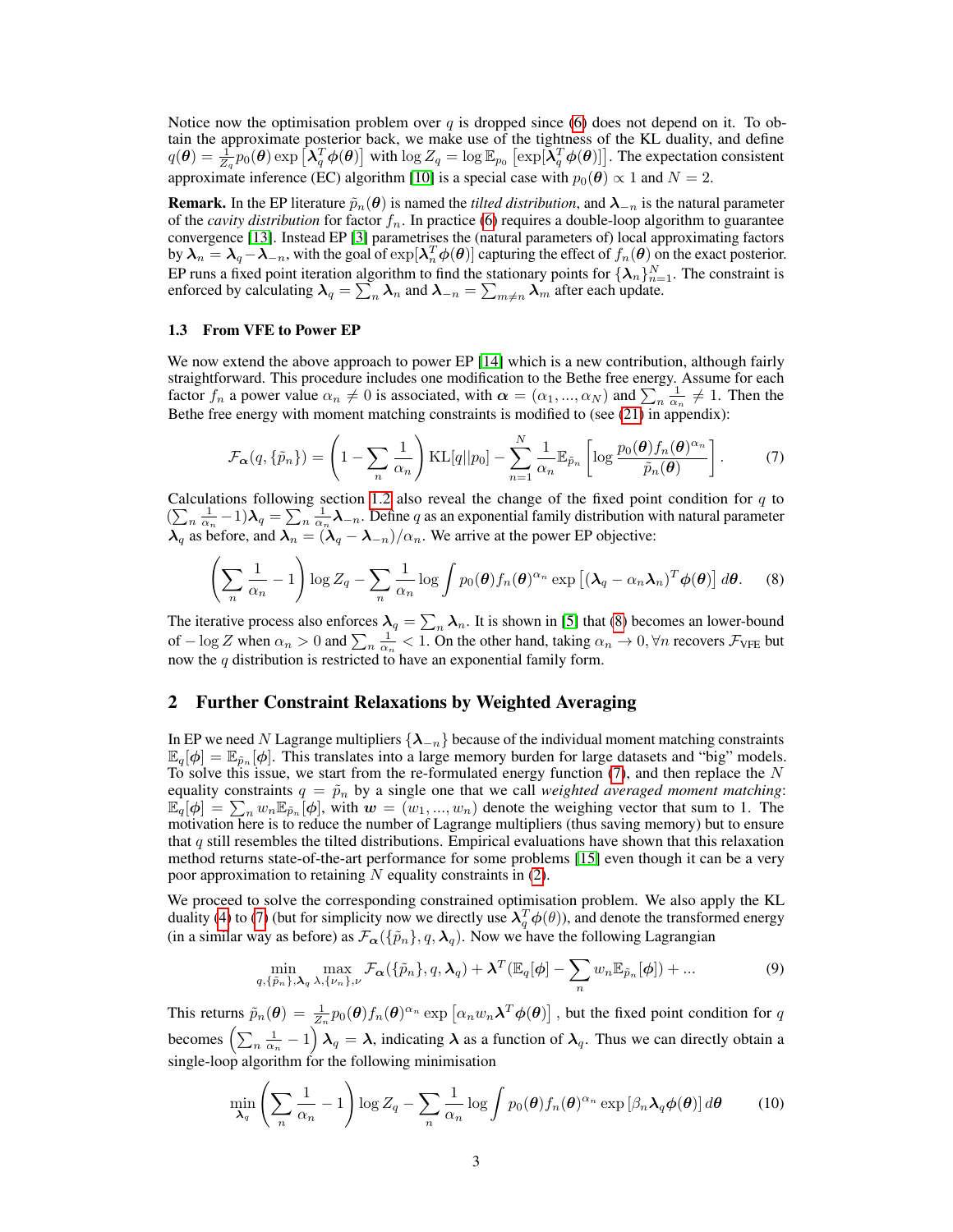with  $\beta_n = \left(\sum_m \frac{1}{\alpha_m} - 1\right) \alpha_n w_n$ . Black-box alpha (BB- $\alpha$ ) [\[15\]](#page-4-14) is recovered by a special case of the above via defining  $\alpha_n = \alpha, \forall n$  and  $w_n = (\frac{1}{\alpha_n} - \frac{1}{N})/(\sum_m \frac{1}{\alpha_m} - 1) = 1/N$ , which leads to  $\beta_n = 1 - \alpha/N$ . In this case the weighing vector w is implicitly defined by the choice of  $\alpha_n$ .

**Remark.** The original derivation of BB- $\alpha$  in [\[15\]](#page-4-14) was ad hoc starting from the power EP energy [\(8\)](#page-2-0) and then tying the local parameters  $\lambda_n$ . The derivation here provides a rigorous justification from a constrained primal energy optimisation perspective.

## 3 Distributed Variational Methods

Variational methods have been shown to be very efficient for distributed computing, e.g. see [\[16,](#page-4-15) [17,](#page-4-16) [18\]](#page-4-17) for EP and [\[19\]](#page-4-18) for VFE. In the new set-up this is equivalent to employing different decoupling strategies. One way to see this is to first group the factors into  $K$  subset-level factors  $F_k = \prod f_{n_k}$  with the corresponding index sets  $N_k = \{n_k\}$ , where usually  $N_i \cap N_j = \emptyset$ ,  $i \neq j$  and  $\cup_k N_k = \{1, ..., N\}$ . Now we perform EP at the group level. Precisely, we rewrite the variational free energy [\(1\)](#page-0-0) and also assume for simplicity  $\alpha_k \neq 0$  and  $\alpha_{n_k} = \alpha_k$  for  $n_k \in N_k$ :

<span id="page-3-0"></span>
$$
\mathcal{F}_{\text{VFE}}(q) = \left(1 - \sum_{k} \frac{1}{\alpha_k}\right) \text{KL}[q||p_0] - \sum_{k} \frac{1}{\alpha_k} \mathbb{E}_q \left[ \log \frac{p_0(\boldsymbol{\theta}) F_k(\boldsymbol{\theta})^{\alpha_k}}{q(\boldsymbol{\theta})} \right].
$$
 (11)

One can easily recover the distributed EP objective by repeating the decoupling and Lagrangian computation procedures as in section [1.1](#page-1-0) and [1.2,](#page-1-1) with the moment-matching constraints applied to  $\tilde{p}_k$  for subset-level factor  $F_k$  rather than individual factor  $f_n$ . An equivalent derivation starts from power EP in section [1.3](#page-2-2) but with an extra set of constraints restricting  $\tilde{p}_i = \tilde{p}_j, \forall i, j \in N_k$ . Simple calculations reveal that in this case  $1/\alpha_k$  in [\(11\)](#page-3-0) equals to the sum of  $1/\alpha_{n_k}$  for all  $n_k \in N_k$ .

Monte Carlo (MC) methods have been employed to compute these moments since now we incorporate multiple factors (data points) in the second integral. The EP/MC mixed approach combines the advantages from both world: it provides more accurate approximations than full EP since it is less "local", while it remains faster than full MC methods (as the tilted distribution contains less complex factors) and is straight-forward to parallelise. In the extreme case with  $K = 1$  and  $\alpha \neq 0, 1$ , the above derivation recovers the *variational Rényi bound* [\[20\]](#page-4-19), with the q distribution restricted to exponential families. Rényi divergences [\[21\]](#page-4-20) have been adopted in [\[20\]](#page-4-19) to allow extensions to all valid q distributions, and a connection to BB- $\alpha$  was also derived.

We further present a mixed approach that nests  $BB-\alpha$  in distributed EP, and again for simplicity we assume  $\alpha_{n_k} = \alpha_k$  for  $n_k \in N_k$ . We still decouple all the q distributions associated with factor  $\tilde{f}_n$  to  $\tilde{p}_n$  as in [\(7\)](#page-2-1), but then relax the equality constraints to  $\frac{1}{|N_k|} \sum_{n_k \in N_k} \mathbb{E}_{\tilde{p}_{n_k}}[\phi] = \mathbb{E}_q[\phi], \forall k$ . Solving the Lagrangian and defining  $\bm{\lambda}_q = \sum_k \bm{\lambda}_k$  returns the following dual energy:

$$
\left(\sum_{k} \frac{|N_k|}{\alpha_k} - 1\right) \log Z_q - \sum_{k} \frac{1}{\alpha_k} \sum_{n_k \in N_k} \log \int p_0(\boldsymbol{\theta}) f_{n_k}(\boldsymbol{\theta})^{\alpha_k} \exp \left[ (\boldsymbol{\lambda}_q - \frac{\alpha_k}{|N_k|} \boldsymbol{\lambda}_k)^T \boldsymbol{\phi}(\boldsymbol{\theta}) \right] d\boldsymbol{\theta},
$$

This means the local parameters  $\lambda_k$  are updated in a BB- $\alpha$  fashion, while the final approximation q is constructed in an EP way. Potentially this approach can both reduce the approximation bias of  $BB-\alpha$ (since more than 1 local parameter is in use) as well as being computationally faster than distributed EP (as often now the moments for the tilted distribution become tractable).

## 4 Discussion

We have presented a principled way to construct a number of approximate inference algorithms, by manipulating the variational free energy though likelihood grouping, argument decoupling, and constraint relaxation steps. The algorithms discussed so far are not directly applicable to latent variable models, but they can be extended to do so as described appendix [B.](#page-7-1) Gaussian EP can be viewed as a continuous version of *belief propagation* (BP) [\[22,](#page-4-21) [23\]](#page-4-22), and we have also shown an equivalent Bethe free energy definition [\(3\)](#page-1-3) for posterior approximation. Theoretical properties of BP and Bethe free energy have been (and continue to be) extensively studied (e.g. see [\[6\]](#page-4-5)), however much less existing work has analysed the convergence and energy approximation accuracy of EP. Future work will focus on these theoretical issues connecting to the rich literature of variational inference, message passing and constrained optimisation.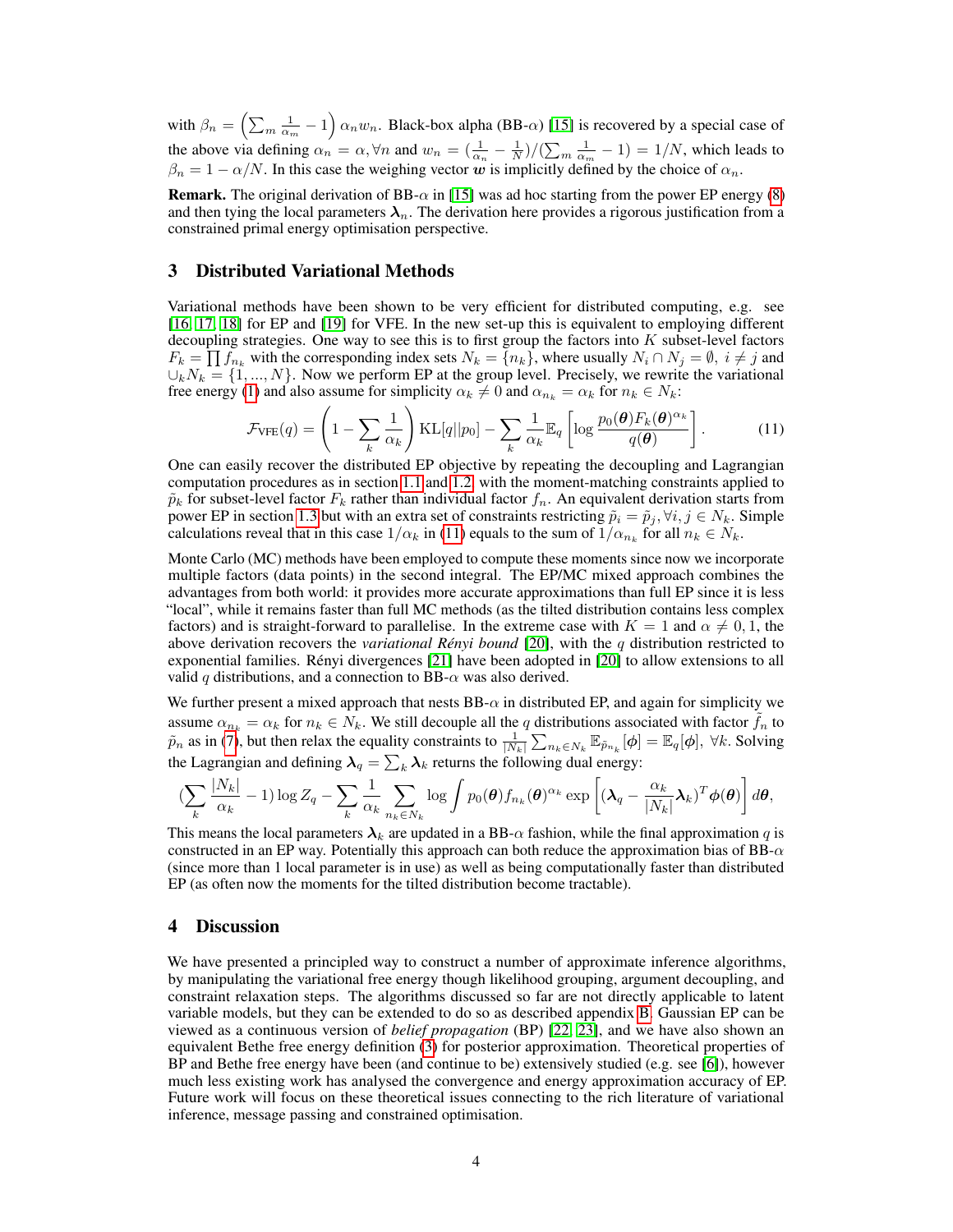## References

- <span id="page-4-0"></span>[1] M. I. Jordan, Z. Ghahramani, T. S. Jaakkola, and L. K. Saul, "An introduction to variational methods for graphical models," *Machine learning*, vol. 37, no. 2, pp. 183–233, 1999.
- <span id="page-4-1"></span>[2] M. J. Beal, *Variational algorithms for approximate Bayesian inference*. PhD thesis, University College London, 2003.
- <span id="page-4-2"></span>[3] T. Minka, "Expectation propagation for approximate Bayesian inference," in *Uncertainty in Artificial Intelligence*, vol. 17, pp. 362–369, 2001.
- <span id="page-4-3"></span>[4] M. Kuss and C. E. Rasmussen, "Assessing approximate inference for binary gaussian process classification," *Journal of Machine Learning Research*, vol. 6, no. Oct, pp. 1679–1704, 2005.
- <span id="page-4-4"></span>[5] T. Minka, "Divergence measures and message passing," tech. rep., Technical report, Microsoft Research, 2005.
- <span id="page-4-5"></span>[6] M. J. Wainwright and M. I. Jordan, "Graphical models, exponential families, and variational inference," *Foundations and Trends* $(\overline{R})$  *in Machine Learning*, vol. 1, no. 1-2, pp. 1–305, 2008.
- <span id="page-4-6"></span>[7] Bethe, "Statistical theory of superlattices," *Proc. R. Soc. Lond. A*, vol. 150, no. 871, pp. 552–575, 1935.
- <span id="page-4-7"></span>[8] J. S. Yedidia, W. T. Freeman, and Y. Weiss, "Bethe free energy, kikuchi approximations, and belief propagation algorithms," in *Neural Information Processing Systems*, 2001.
- <span id="page-4-8"></span>[9] T. Minka, "The ep energy function and minimization schemes," tech. rep., Technical report, 2001.
- <span id="page-4-9"></span>[10] M. Opper and O. Winther, "Expectation consistent approximate inference," *The Journal of Machine Learning Research*, vol. 6, pp. 2177–2204, 2005.
- <span id="page-4-10"></span>[11] M. Seeger, "Expectation propagation for exponential families," tech. rep., 2005.
- <span id="page-4-11"></span>[12] T. Heskes, "Stable fixed points of loopy belief propagation are local minima of the bethe free energy," in *Advances in neural information processing systems*, pp. 343–350, 2002.
- <span id="page-4-12"></span>[13] T. Heskes and O. Zoeter, "Expectation propagation for approximate inference in dynamic bayesian networks," in *Proceedings of the Eighteenth conference on Uncertainty in artificial intelligence*, pp. 216– 223, Morgan Kaufmann Publishers Inc., 2002.
- <span id="page-4-13"></span>[14] T. Minka, "Power ep," Tech. Rep. MSR-TR-2004-149, Microsoft Research, Cambridge, 2004.
- <span id="page-4-14"></span>[15] J. M. Hernández-Lobato, Y. Li, M. Rowland, D. Hernández-Lobato, T. Bui, and R. E. Turner, "Black-box α-divergence minimization," in *International Conference of Machine Learning*, 2016.
- <span id="page-4-15"></span>[16] A. Gelman, A. Vehtari, P. Jylänki, C. Robert, N. Chopin, and J. P. Cunningham, "Expectation propagation as a way of life," *arXiv:1412.4869*, 2014.
- <span id="page-4-16"></span>[17] M. Xu, B. Lakshminarayanan, Y. W. Teh, J. Zhu, and B. Zhang, "Distributed bayesian posterior sampling via moment sharing," in *Neural Information Processing Systems*, 2014.
- <span id="page-4-17"></span>[18] Y. W. Teh, L. Hasenclever, T. Lienart, S. Vollmer, S. Webb, B. Lakshminarayanan, and C. Blundell, "Distributed bayesian learning with stochastic natural-gradient expectation propagation and the posterior server," *arXiv preprint arXiv:1512.09327*, 2015.
- <span id="page-4-18"></span>[19] T. Broderick, N. Boyd, A. Wibisono, A. C. Wilson, and M. I. Jordan, "Streaming variational bayes," in *Neural Information Processing Systems* (C. J. C. Burges, L. Bottou, Z. Ghahramani, and K. Q. Weinberger, eds.), pp. 1727–1735, 2013.
- <span id="page-4-19"></span>[20] Y. Li and R. E. Turner, "Rényi divergence variational inference," in *Neural Information Processing Systems*, 2016.
- <span id="page-4-20"></span>[21] A. Rényi, "On measures of entropy and information," *Fourth Berkeley symposium on mathematical statistics and probability*, vol. 1, 1961.
- <span id="page-4-21"></span>[22] J. Pearl, "Reverend bayes on inference engines: A distributed hierarchical approach," in *The Second National Conference on Artificial Intelligence (AAAI-82)*, 1982.
- <span id="page-4-22"></span>[23] J. S. Yedidia, W. T. Freeman, and Y. Weiss, "Constructing free-energy approximations and generalized belief propagation algorithms," *IEEE Transactions on Information Theory*, vol. 51, no. 7, pp. 2282–2312, 2005.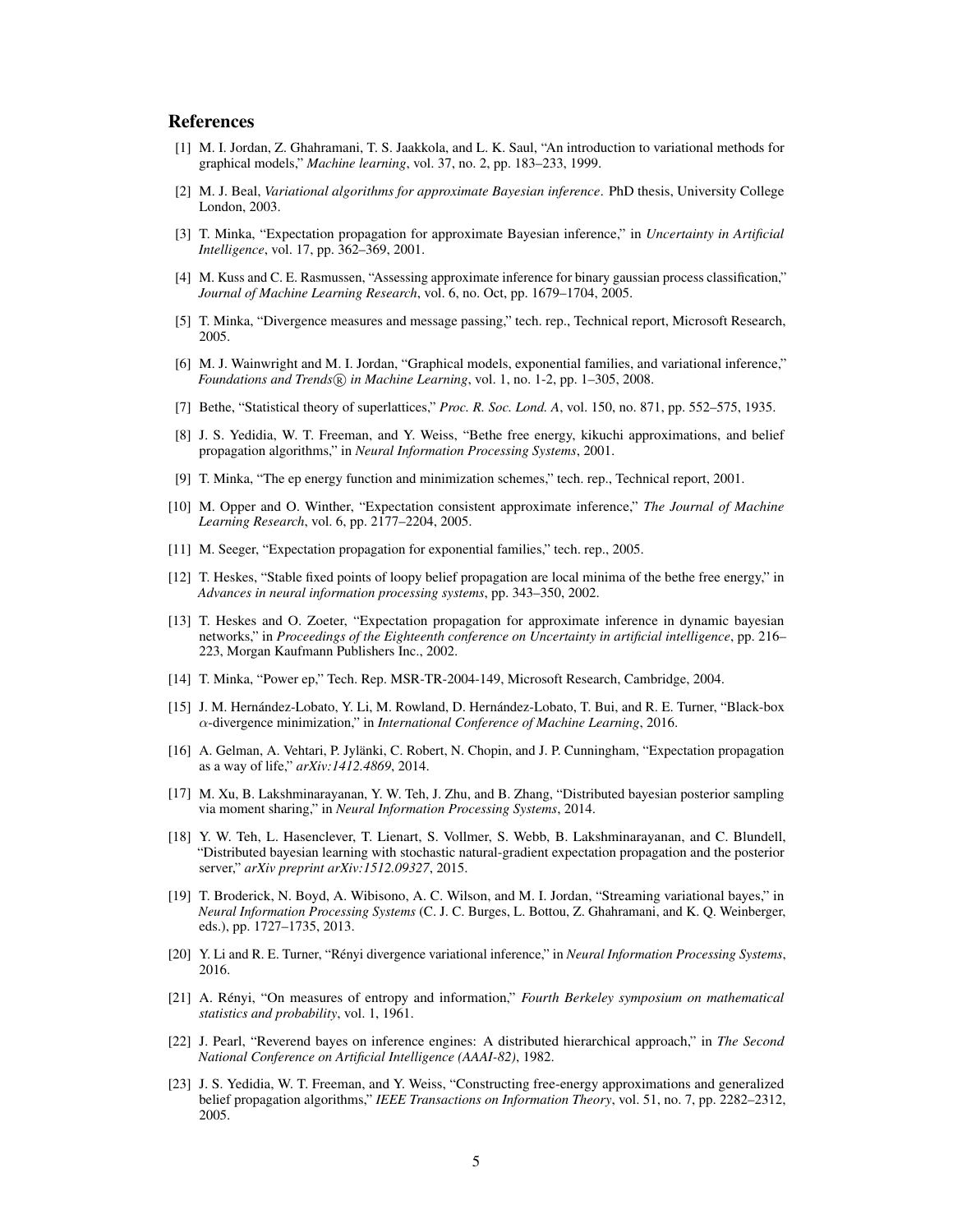- <span id="page-5-0"></span>[24] T. Salimans and D. A. Knowles, "Fixed-form variational posterior approximation through stochastic linear regression," *Bayesian Analysis*, vol. 8, no. 4, pp. 837–882, 2013.
- <span id="page-5-1"></span>[25] D. P. Kingma and M. Welling, "Auto-encoding variational bayes," in *International Conference on Learning Representations*, 2014.
- <span id="page-5-2"></span>[26] D. J. Rezende, S. Mohamed, and D. Wierstra, "Stochastic backpropagation and approximate inference in deep generative models," in *International Conference of Machine Learning*, 2014.
- <span id="page-5-3"></span>[27] J. Winn and C. M. Bishop, "Variational message passing," *Journal of Machine Learning Research*, vol. 6, no. Apr, pp. 661–694, 2005.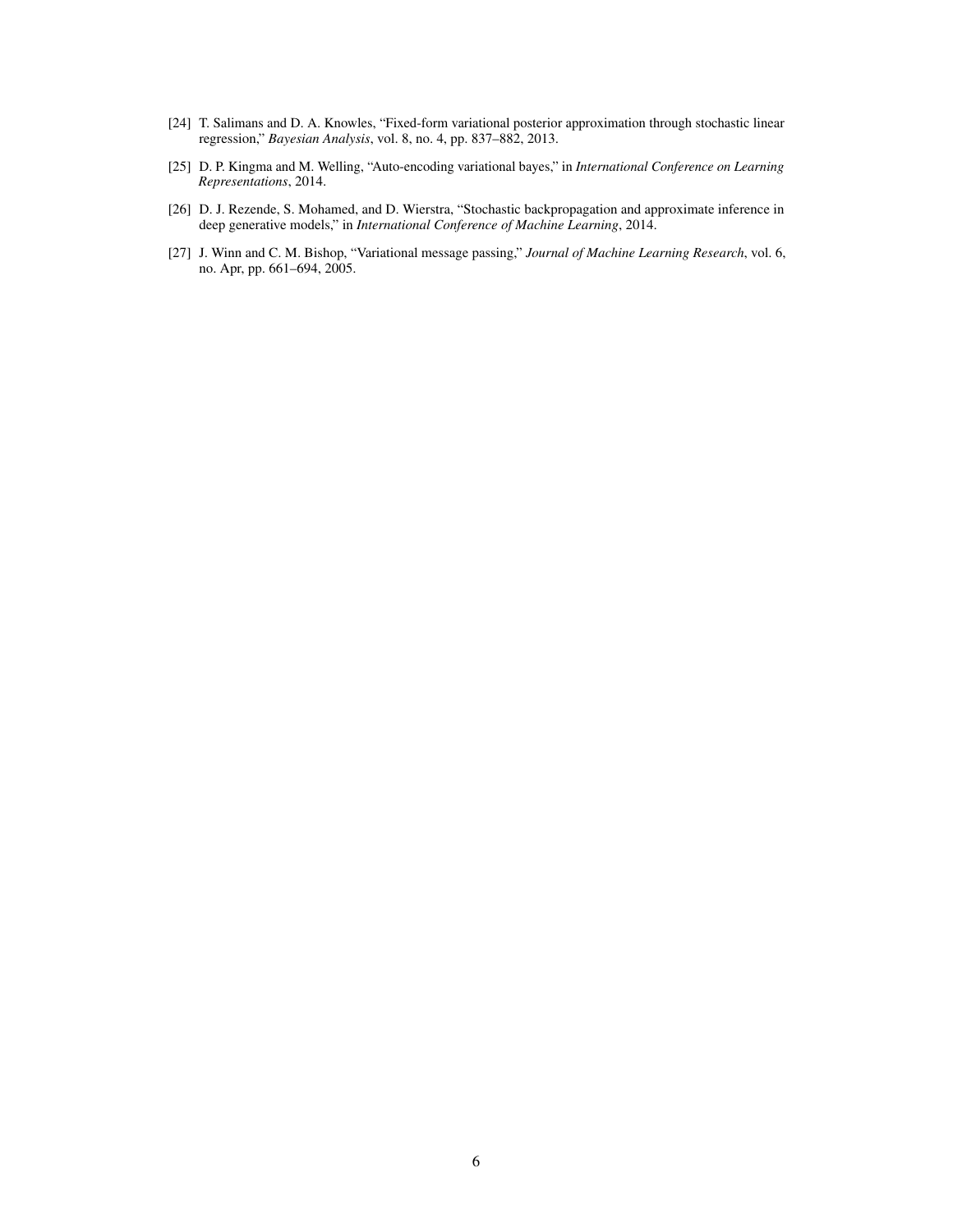## A Derivations for Free-Energy Relaxations

In this section a full detailed derivation of sections [1.1](#page-1-0) and [1.2](#page-1-1) in the main text is provided.

To start with, the KL-divergence is defined as

<span id="page-6-0"></span>
$$
KL[q(\boldsymbol{\theta})||p_0(\boldsymbol{\theta})] = \int q(\boldsymbol{\theta}) \log \frac{q(\boldsymbol{\theta})}{p_0(\boldsymbol{\theta})} d\boldsymbol{\theta}.
$$
 (12)

#### A.1 From VFE to Bethe Free Energy: Derivations

First we make use of the additivity of logarithm to rewrite the VFE as

$$
\mathcal{F}_{\text{VFE}}(q) = \mathbb{E}_{q} \left[ \log q(\boldsymbol{\theta}) - \log p_{0}(\boldsymbol{\theta}) - \sum_{n} \log f_{n}(\boldsymbol{\theta}) \right]
$$
\n
$$
= \mathbb{E}_{q} \left[ \log \frac{q(\boldsymbol{\theta})}{p_{0}(\boldsymbol{\theta})} - N \log \frac{q(\boldsymbol{\theta})p_{0}(\boldsymbol{\theta})}{p_{0}(\boldsymbol{\theta})q(\boldsymbol{\theta})} - \sum_{n} \log f_{n}(\boldsymbol{\theta}) \right]
$$
\n
$$
= (1 - N) \text{KL}[q||p_{0}] - \sum_{n} \mathbb{E}_{q} \left[ \log \frac{p_{0}(\boldsymbol{\theta})f_{n}(\boldsymbol{\theta})}{q(\boldsymbol{\theta})} \right].
$$
\n(13)

Note here the energy is represented by a collection of "local VFE" (the second term in the last line). An equivalent optimisation problem decouples those local variational problems, but to obtain the same solution a set of equality constraints is imposed:

<span id="page-6-1"></span>
$$
\min_{q,\{\tilde{p}_n\}} (1-N)\mathrm{KL}[q||p_0] - \sum_n \mathbb{E}_{\tilde{p}_n} \left[ \log \frac{p_0(\boldsymbol{\theta})f_n(\boldsymbol{\theta})}{\tilde{p}_n(\boldsymbol{\theta})} \right] \quad \text{subject to } \tilde{p}_n = q, \forall n. \tag{14}
$$

The equality constraints are equivalent to constraining the moment generating function of  $\tilde{p}_n$ , denoted as  $M_{\tilde{p}_n}(\boldsymbol{t}) = \mathbb{E}_{\tilde{p}_n} [e^{\boldsymbol{t}^T \boldsymbol{\theta}}]$ , to be equal to  $M_q(\boldsymbol{t})^3$  $M_q(\boldsymbol{t})^3$ . As stated in the main text, these can be **relaxed** to matching all the moments  $\mathbb{E}_{\tilde{p}_n} [\boldsymbol{\theta}^m] = \mathbb{E}_q [\boldsymbol{\theta}^m]$  for  $m \in \mathbb{N}$ , moments is equivalent to equality constraints. A further crude relaxation suggests moment matching just for a vectorial function  $\phi(\theta)$ , i.e.  $\mathbb{E}_{\tilde{p}_n}[\phi] = \mathbb{E}_q[\phi]$ . After relaxation we arrive at the *Bethe free energy* presented in the main text.

#### A.2 From Bethe to EP: a Dual Form Representation: Derivations

We first provide a note on the derivation of KL duality. Since  $KL[q||p_0]$  is convex in q, a dual form representation of KL goes to

<span id="page-6-3"></span><span id="page-6-2"></span>
$$
KL[q||p_0] = \max_{\lambda_q(\boldsymbol{\theta})} \langle \lambda_q(\boldsymbol{\theta}), q \rangle - A(q), \tag{15}
$$

where  $\lambda_q(\theta)$  is some arbitrary functional,  $A(q)$  represent the dual of KL satistfying KL[q||p<sub>0</sub>] =  $A^*(q)$ . In the space of distributions the inner product  $\langle \lambda_q(\theta), q \rangle$  is defined as the integral  $\int q(\theta) \lambda_q(\theta) d\theta = \mathbb{E}_q[\lambda_q(\theta)].$ Some calculations also reveal that  $A^*(q) = \log \mathbb{E}_{p_0}[\exp[\lambda_q(\theta)]]$ . Combining all these results returns the KL duality stated in the main text. The equality is achieved when  $q(\theta) \propto p_0(\theta) \exp[\lambda_q(\theta)].$ 

Substitution of the KL duality into [\(3\)](#page-1-3) yields the transformed energy

$$
\mathcal{F}_{\text{Bethe}}(\{\tilde{p}_n\}, q, \lambda_q(\boldsymbol{\theta})) = (1 - N) \mathbb{E}_q[\lambda_q(\boldsymbol{\theta})] + (N - 1) \log \mathbb{E}_{p_0} \left[ \exp[\lambda_q(\boldsymbol{\theta})] \right] - \sum_n \mathbb{E}_{\tilde{p}_n} \left[ \log \frac{p_0(\boldsymbol{\theta}) f_n(\boldsymbol{\theta})}{\tilde{p}_n(\boldsymbol{\theta})} \right].
$$
\n(16)

Denote  $\lambda_{-n}$  as the Lagrange multiplier for moment matching and  $\nu, \nu_n$  for the normalisation constraints of q and  $\tilde{p}_n$ , respectively. This returns the following Lagrangian

$$
\min_{q, \{\tilde{p}_n\}, \lambda_q(\boldsymbol{\theta})} \max_{\{\boldsymbol{\lambda}_{-n}, \nu_n, \nu\}} \mathcal{F}_{\text{Bethe}}(\{\tilde{p}_n\}, q, \lambda_q(\boldsymbol{\theta})) + \sum_n \boldsymbol{\lambda}_{-n}^T (\mathbb{E}_q[\boldsymbol{\phi}] - \mathbb{E}_{\tilde{p}_n}[\boldsymbol{\phi}]) + \sum_n \nu_n \left( \int \tilde{p}_n(\boldsymbol{\theta}) d\boldsymbol{\theta} - 1 \right) + \nu \left( \int q(\boldsymbol{\theta}) d\boldsymbol{\theta} - 1 \right).
$$
\n(17)

We first compute the fixed points for  $\tilde{p}_n$  and  $\nu_n$ , which returns

$$
\tilde{p}_n(\boldsymbol{\theta}) = \frac{1}{Z_n} p_0(\boldsymbol{\theta}) f_n(\boldsymbol{\theta}) \exp \left[ \boldsymbol{\lambda}_{-n}^T \boldsymbol{\phi}(\boldsymbol{\theta}) \right], \quad \log Z_n = 1 + \nu_n.
$$

<span id="page-6-4"></span><sup>&</sup>lt;sup>3</sup>Technically speaking  $q = \tilde{p}_n$  up to zero measure.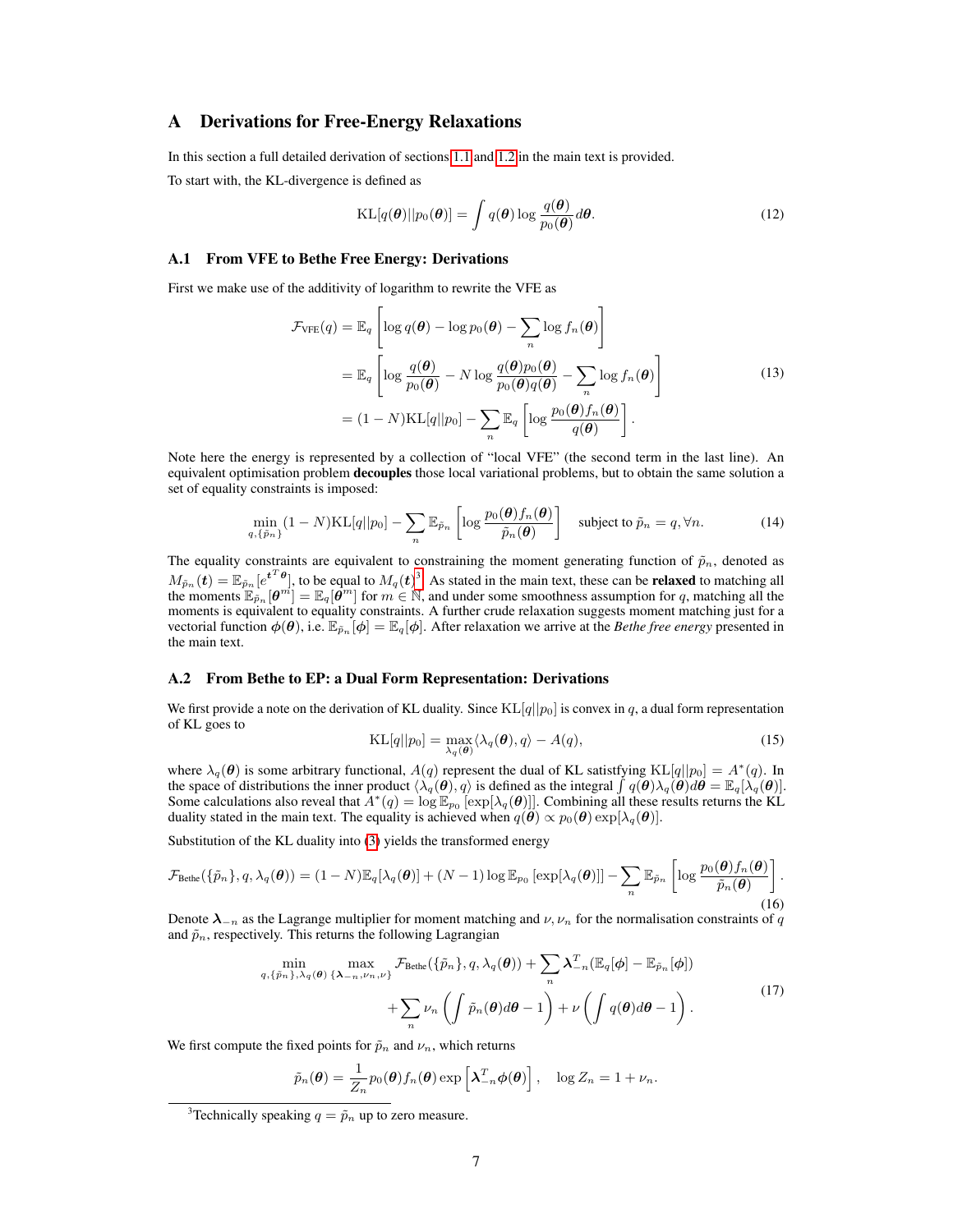Also  $Z_n$  serves as the normalising constant of  $\tilde{p}_n$ , meaning

$$
Z_n = \int p_0(\boldsymbol{\theta}) f_n(\boldsymbol{\theta}) \exp \left[ \boldsymbol{\lambda}_{-n}^T \boldsymbol{\phi}(\boldsymbol{\theta}) \right] d \boldsymbol{\theta}.
$$

Then we evaluate the fixed point condition for  $q$ , returning

$$
(N-1)\lambda_q(\boldsymbol{\theta}) = \sum_n \boldsymbol{\lambda}_{-n}^T \boldsymbol{\phi}(\boldsymbol{\theta}) + \nu.
$$

Substituting  $\tilde{p}_n$ ,  $\nu_n$  back into [\(17\)](#page-6-3) and enforcing the above condition, the Lagrangian changes to

$$
\min_{q,\lambda_q(\theta)} \max_{\{\lambda_{-n},\nu\}} (N-1) \log \mathbb{E}_{p_0} \left[ \exp[\lambda_q(\theta)] \right] - \sum_n \log Z_n - \nu \quad \text{subject to} (N-1)\lambda_q(\theta) = \sum_n \lambda_{-n}^T \phi(\theta) + \nu. \tag{18}
$$

Now the above function does not depend on  $q$ , so the optimisation problem of  $q$  can be eliminated. We further assume  $\lambda_q(\theta) = \lambda_q^T \phi(\theta) + \frac{1}{N-1} \nu$  w.l.o.g. so that the constraint changes to  $(N-1)\lambda_q = \sum_n \lambda_{-n}$ . Using this new definition,  $\log \mathbb{E}_{p_0} [\exp[\lambda_q(\boldsymbol{\theta})]] = \log \mathbb{E}_{p_0} [\exp[\lambda_q^T \boldsymbol{\phi}(\boldsymbol{\theta})]] + \frac{1}{N-1} \nu$ , which means the Lagrangian now is independent with  $\nu$  as well, so that we can drop the optimisation problem of it. With all these set-ups we arrive at the *EP energy*

$$
\min_{\lambda_q} \max_{\{\lambda_{-n}\}} (N-1) \log \mathbb{E}_{p_0} \left[ \exp[\lambda_q^T \phi(\boldsymbol{\theta})] \right] - \sum_n \log Z_n \quad \text{subject to } (N-1)\lambda_q = \sum_n \lambda_{-n}.
$$
 (19)

Finally to obtain the approximate posterior from this dual energy optimisation, we make use of the tightness of the KL duality, and define

<span id="page-7-0"></span>
$$
q(\boldsymbol{\theta}) = \frac{1}{Z_q} p_0(\boldsymbol{\theta}) \exp\left[\boldsymbol{\lambda}_q^T \boldsymbol{\phi}(\boldsymbol{\theta})\right], \quad \log Z_q = \log \mathbb{E}_{p_0} \left[\exp[\boldsymbol{\lambda}_q^T \boldsymbol{\phi}(\boldsymbol{\theta})]\right]. \tag{20}
$$

This means by constraint relaxations, we implicitely defined the approximate posterior  $q$  to have an exponential family form, with the sufficient statistic  $\phi(\tilde{\theta})$  defined by the selection of moments.

#### A.3 From VFE to Power EP: Derivations

The modified energy function also comes from rearranging terms in VFE:

$$
\mathcal{F}_{\text{VFE}}(q) = \mathbb{E}_{q} \left[ \log q(\boldsymbol{\theta}) - \log p_{0}(\boldsymbol{\theta}) - \sum_{n} \log f_{n}(\boldsymbol{\theta}) \right]
$$
\n
$$
= \mathbb{E}_{q} \left[ \log \frac{q(\boldsymbol{\theta})}{p_{0}(\boldsymbol{\theta})} - \left( \sum_{n} \frac{1}{\alpha_{n}} \right) \log \frac{q(\boldsymbol{\theta})p_{0}(\boldsymbol{\theta})}{p_{0}(\boldsymbol{\theta})q(\boldsymbol{\theta})} - \sum_{n} \log \left( f_{n}(\boldsymbol{\theta})^{\alpha_{n}} \right)^{1/\alpha_{n}} \right] \qquad (21)
$$
\n
$$
= \left( 1 - \sum_{n} \frac{1}{\alpha_{n}} \right) \text{KL}[q||p_{0}] - \sum_{n} \frac{1}{\alpha_{n}} \mathbb{E}_{q} \left[ \log \frac{p_{0}(\boldsymbol{\theta})f_{n}(\boldsymbol{\theta})^{\alpha_{n}}}{q(\boldsymbol{\theta})} \right].
$$

Decoupling to  $\tilde{p}_n$  and relaxing the equality constraints to moment maching returns the energy function  $\mathcal{F}_{\alpha}(q, \{\tilde{p}_n\})$  (and thus power) EP in the main text. With the KL duality and all the Lagrange multipliers defined accordingly, the Lagrangian becomes

$$
\min_{q,\{\tilde{p}_n\},\lambda_q(\boldsymbol{\theta})}\max_{\{\lambda_{-n},\nu_n,\nu\}}\mathcal{F}_{\boldsymbol{\alpha}}(\{\tilde{p}_n\},q,\lambda_q(\boldsymbol{\theta})) + \sum_n\frac{1}{\alpha_n}\lambda_{-n}^T(\mathbb{E}_q[\boldsymbol{\phi}] - \mathbb{E}_{\tilde{p}_n}[\boldsymbol{\phi}]) + \sum_n\nu_n\left(\int \tilde{p}_n(\boldsymbol{\theta})d\boldsymbol{\theta} - 1\right) + \nu\left(\int q(\boldsymbol{\theta})d\boldsymbol{\theta} - 1\right),
$$
\n(22)

and here we scale the multipliers  $\lambda_{-n}$  with  $1/\alpha_n$  just to follow the conventions of power EP.

### <span id="page-7-1"></span>B Mixing Variational Methods for Latent Variable Models

The algorithms we discussed in the main text are not directly applicable to latent variable models, and in this appendix we provide several EP-like recipes for them. As we shall see again, different decoupling and constraint relaxation strategy returns algorithms that have different global and local behaviour.

Assume now the exact posterior becomes  $p(\theta, \{z_n\}|\{x_n\}) \propto p_0(\theta) \prod_n p_0(z_n) p(x_n|z_n, \theta)$ . We note that the algorithms discussed below also applies to models that has *intermediate-level variables*, i.e. those latent variables that are attached to a subset of data. The goal is to approximate the exact posterior of both  $\theta$  and  $z_n$ , and we assume factorised approximation  $q(\theta, \{z_n\}) = q(\theta) \prod_n q(z_n | x_n)$ . Note that in VI/VB literature the local variational approximation is often denoted as  $q(z_n)$ . However as at optimum  $q(z_n)$  depends on  $x_n$ , here we explicitly write down this dependence as  $q(z_n|x_n)$ . This notation is also convenient for *amortised inference* [\[24,](#page-5-0) [25,](#page-5-1) [26\]](#page-5-2) which uses a recognition model (i.e. sharing parameters between  $q(z_n)$ ) to parameterise the local variational distribution.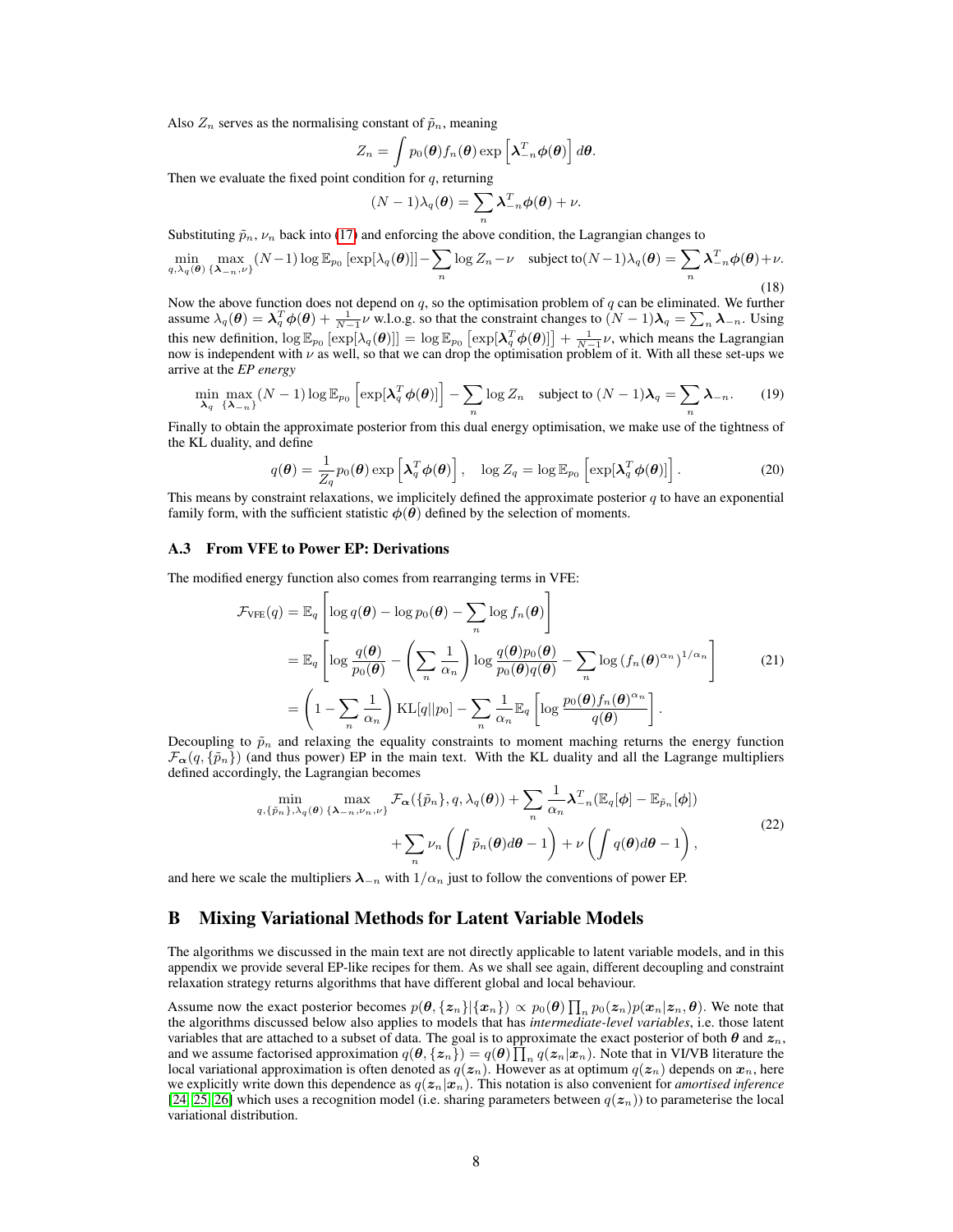#### **B.1** Full Power EP/BB- $\alpha$  Treatment

We repeat the term rearranging and argument decoupling procedure as in  $(7)$ . This returns:

<span id="page-8-0"></span>
$$
\mathcal{F}_{\alpha}(q, \{\tilde{p}_n\}) = \left(1 - \sum_n \frac{1}{\alpha_n}\right) \text{KL}[q(\boldsymbol{\theta})||p_0(\boldsymbol{\theta})] + \sum_n \left(1 - \frac{1}{\alpha_n}\right) \text{KL}[q(z_n|x_n)||p_0(z_n)] - \sum_n \frac{1}{\alpha_n} \mathbb{E}_{\tilde{p}_n} \left[\log \frac{p_0(\boldsymbol{\theta})p_0(z_n)p(\boldsymbol{x}_n|\boldsymbol{z}_n, \boldsymbol{\theta})^{\alpha_n}}{\tilde{p}_n(\boldsymbol{\theta}, \boldsymbol{z}_n)}\right],
$$
\n(23)

subject to  $\tilde{p}_n(\bm{\theta}, \bm{z}_n) = q(\bm{\theta})q(\bm{z}_n|\bm{x}_n), \forall n.$  The next step is to relax the equality constraint to moment-matching constraints denoted as  $\mathbb{E}_{\tilde{p}_n}[\Phi(\theta, z_n)] = \mathbb{E}_q[\Phi(\theta, z_n)]$ . The choice of the sufficient statistic  $\Phi$  also plays an important role here, and for simplicity we omit the dependence to the observations  $x_n$ , and assume a *factorised sufficient statistic*, i.e.  $\Phi(\theta, z_n) = [\phi(\theta), \psi(z_n)]$ . We leave the general case to future work.

Now we proceed to solve the fixed points using similar methods presented in the main text. We still use the KL duality [\(4\)](#page-1-8) for  $q(\theta)$ , and write that for the latent variables as

$$
-\mathrm{KL}[q(\boldsymbol{z}_n|\boldsymbol{x}_n)||p_0(\boldsymbol{z}_n)] = \min_{\eta(\boldsymbol{z}_n,\boldsymbol{x}_n)} -\mathbb{E}_q[\eta(\boldsymbol{z}_n,\boldsymbol{x}_n)] + \log \mathbb{E}_{p_0}\left[\exp[\eta(\boldsymbol{z}_n,\boldsymbol{x}_n)]\right].\tag{24}
$$

To simplify computations we assume  $\eta(z_n, x_n) = \eta(x_n)^T \psi(z_n)$  w.l.o.g. Substitution into [\(23\)](#page-8-0) returns the modified form  $\mathcal{F}_{\alpha}(q, \{\tilde{p}_n\}, \lambda_q, \{\eta(x_n)\})$  which is defined in a similar way as [\(16\)](#page-6-2). Associating Lagrange multiplier  $\lambda_{-n}$  and  $\eta_n$  for the moment matching constraints of  $\phi$  and  $\psi$  respectively (and also those for normalisation), we have the following Lagrangian

$$
\mathcal{F}_{\boldsymbol{\alpha}}(q,\{\tilde{p}_n\},\boldsymbol{\lambda}_q,\{\boldsymbol{\eta}(\boldsymbol{x}_n)\})+\sum_{n}\frac{1}{\alpha_n}\left[\boldsymbol{\lambda}_{-n}^T(\mathbb{E}_q[\boldsymbol{\phi}]-\mathbb{E}_{\tilde{p}_n}[\boldsymbol{\phi}])+\boldsymbol{\eta}_n^T(\mathbb{E}_q[\boldsymbol{\psi}]-\mathbb{E}_{\tilde{p}_n}[\boldsymbol{\psi}])\right]+\dots
$$
 (25)

where we have omitted the multipliers for the normalisation constraints. Finding the fixed point wrt.  $\tilde{p}_n$  returns the following tilted distribution:

<span id="page-8-1"></span>
$$
\tilde{p}_n(\boldsymbol{\theta}, \boldsymbol{z}_n) = \frac{1}{Z_n} p_0(\boldsymbol{\theta}) p_0(\boldsymbol{z}_n) p(\boldsymbol{x}_n | \boldsymbol{z}_n, \boldsymbol{\theta})^{\alpha_n} \exp\left[\boldsymbol{\lambda}_{-n}^T \boldsymbol{\phi}(\boldsymbol{\theta}) + \boldsymbol{\eta}_n^T \boldsymbol{\psi}(\boldsymbol{z}_n)\right]. \tag{26}
$$

Also zeroing the gradient wrt. q yields the fixed point conditions (up to a constant)  $\left(\sum_{n}\frac{1}{\alpha_n}-1\right)\lambda_q=$  $\sum_{n} \frac{1}{\alpha_n} \lambda_{-n}$  just like in power EP and  $(1 - \alpha_n)\eta(x_n) = \eta_n$ . The second one is similar to the BB- $\alpha$  case so we directly assume it holds and drop the optimisation problem of  $\eta_n$ . Furthermore, substituting  $\tilde{p}_n$  back into [\(25\)](#page-8-1) and zeroing the gradient wrt.  $q$ , we arrive at the following power EP energy

$$
\left(\sum_{n} \frac{1}{\alpha_n} - 1\right) \log \int p_0(\theta) \exp \left[\lambda_q^T \phi(\theta)\right] d\theta + \sum_{n} \left(\frac{1}{\alpha_n} - 1\right) \log \int p_0(z_n) \exp \left[\eta(x_n)^T \psi(z_n)\right] dz_n
$$

$$
- \sum_{n} \frac{1}{\alpha_n} \log \int p_0(\theta) p_0(z_n) p(x_n | z_n, \theta)^{\alpha_n} \exp \left[\lambda_{-n}^T \phi(\theta) + (1 - \alpha_n) \eta(x_n)^T \psi(z_n)\right] d\theta dz_n
$$
subject to 
$$
\left(\sum_{n} \frac{1}{\alpha_n} - 1\right) \lambda_q = \sum_{n} \frac{1}{\alpha_n} \lambda_{-n}.
$$
\n(27)

To make the KL duality tight we define the approximation  $q$  obtained from the dual energy optimisation as

$$
q(\boldsymbol{\theta}) = \frac{1}{Z_q} p_0(\boldsymbol{\theta}) \exp \left[ \boldsymbol{\lambda}_q^T \boldsymbol{\phi}(\boldsymbol{\theta}) \right], \quad q(\boldsymbol{z}_n | \boldsymbol{x}_n) = \frac{1}{Z_q(\boldsymbol{x}_n)} p_0(\boldsymbol{z}_n) \exp \left[ \boldsymbol{\eta}(\boldsymbol{x}_n)^T \boldsymbol{\psi}(\boldsymbol{z}_n) \right].
$$

We also present a much cleaner version of the energy function by substituting the  $q$  distributions into the power EP energy (with a further definition  $\lambda_n = \frac{1}{\alpha_n} (\lambda_q - \lambda_{-n})$ ) and rearranging terms:

$$
-\log \int p_0(\boldsymbol{\theta}) \exp \left[ \boldsymbol{\lambda}_q^T \boldsymbol{\phi}(\boldsymbol{\theta}) \right] d\boldsymbol{\theta} - \sum_n \frac{1}{\alpha_n} \log \mathbb{E}_{q(\boldsymbol{\theta})q(\boldsymbol{z}_n|\boldsymbol{x}_n)} \left[ \left( \frac{p_0(\boldsymbol{z}_n)p(\boldsymbol{x}_n|\boldsymbol{z}_n,\boldsymbol{\theta})}{q(\boldsymbol{z}_n|\boldsymbol{x}_n) \exp \left[ \boldsymbol{\lambda}_n^T \boldsymbol{\phi}(\boldsymbol{\theta}) \right]} \right)^{\alpha_n} \right]
$$
\nsubject to  $\boldsymbol{\lambda}_q = \sum_n \boldsymbol{\lambda}_n$ .

\n(28)

This term rearranging proce The BB- $\alpha$  variant can be derived similarly by further constraint relaxation. The detailed derivation is omitted here, but in summary we keep the constraint for  $\psi$  but modify the other constraint by  $\mathbb{E}_{q(\theta)}[\phi] = \frac{1}{N} \sum_{n} \mathbb{E}_{\tilde{p}_n}[\phi]$ . One can show that the dual energy becomes (again after rearranging terms)

$$
-\sum_{n}\frac{1}{\alpha}\log \mathbb{E}_{q(\boldsymbol{\theta})q(\boldsymbol{z}_{n}|\boldsymbol{x}_{n})}\left[\left(\frac{p_{0}(\boldsymbol{\theta})^{\frac{1}{N}}p_{0}(\boldsymbol{z}_{n})p(\boldsymbol{x}_{n}|\boldsymbol{z}_{n},\boldsymbol{\theta})}{q(\boldsymbol{\theta})^{\frac{1}{N}}q(\boldsymbol{z}_{n}|\boldsymbol{x}_{n})}\right)^{\alpha}\right],
$$
\n(29)

with  $q(\theta)$  and  $q(z_n|x_n)$  defined as exponential family distributions. Extensions to general q distributions can be justified using Rényi divergences minimisation methods [\[20\]](#page-4-19).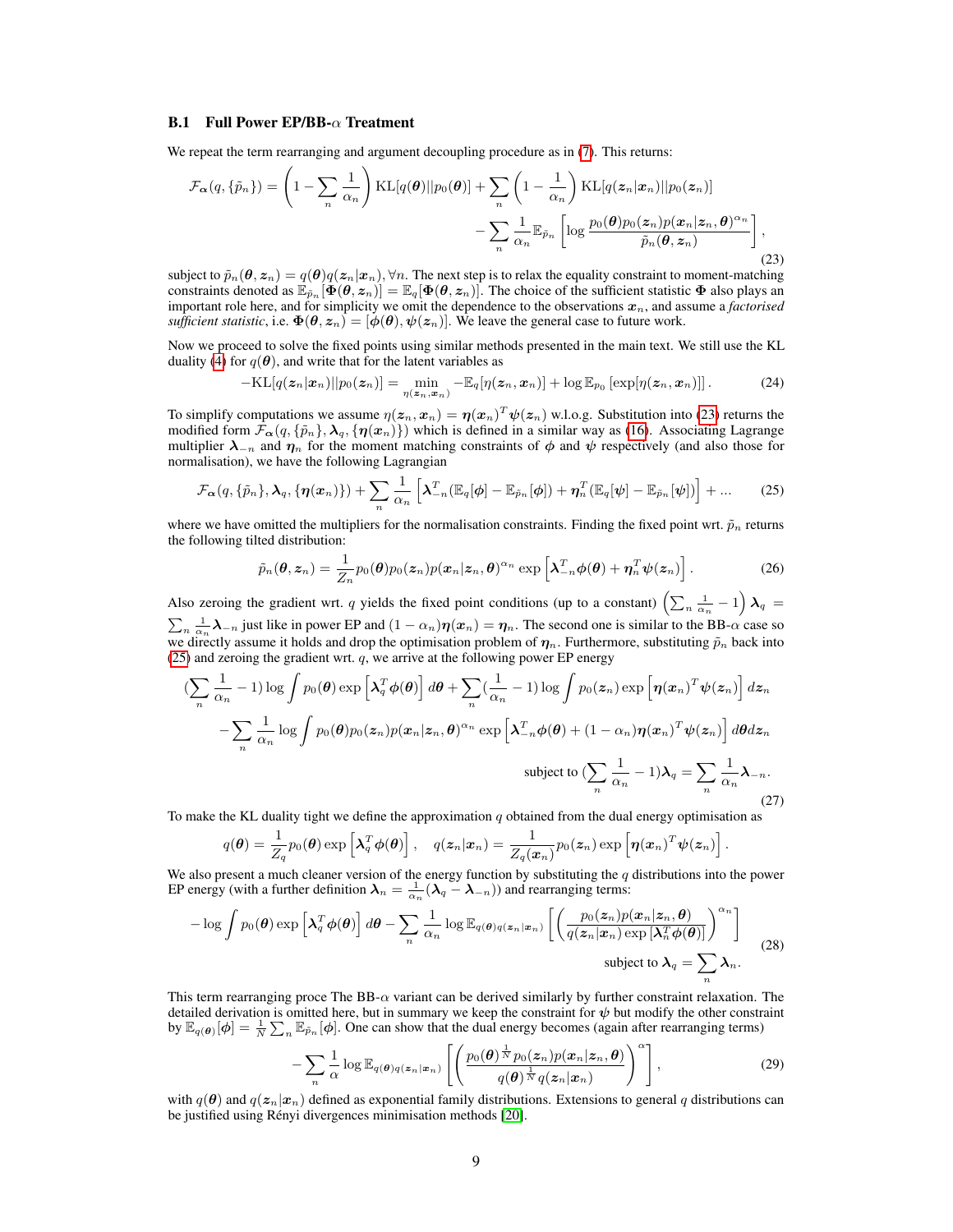#### **B.2** Nesting Power-EP/BB- $\alpha$  in VI

This section discusses how to use power EP/BB- $\alpha$  as an inner loop computation for variational inference. It starts from [\(23\)](#page-8-0), but only applies constraint relaxations to the moments for the latent variables. In other words, now the constraints are  $\mathbb{E}_q[\psi(z_n)] = \mathbb{E}_{\tilde{p}_n}[\psi(z_n)]$  and  $q(\theta) = \tilde{p}_n(\theta)$ . For computational convenience we assume  $\tilde{p}_n(\theta, z_n) = q(\theta)\tilde{p}_n(z_n|\theta)$  w.l.o.g. so that there is only one set of constraints  $\mathbb{E}_{q(z_n|x_n)}[\psi(z_n)] =$  $\mathbb{E}_{q(\theta)\tilde{p}_n(z_n|\theta)}[\psi(z_n)]$  (besides the normalisation ones). Denote  $\eta_n$  as the associated Lagrange multipliers for the moment maching constraints, then solving the corresponding Lagrangian yields  $(1 - \alpha_n)\eta(x_n) = \eta_n$  again, and

$$
\tilde{p}_n(\boldsymbol{z}_n|\boldsymbol{\theta}) = \frac{1}{Z_n(\boldsymbol{x}_n,\boldsymbol{\theta})} p_0(\boldsymbol{z}_n) p(\boldsymbol{x}_n|\boldsymbol{z}_n,\boldsymbol{\theta})^{\alpha_n} \exp\left[ (1-\alpha_n) \boldsymbol{\eta}(\boldsymbol{x}_n)^T \boldsymbol{\psi}(\boldsymbol{z}_n) \right]. \tag{30}
$$

Note that now the normalising constant  $Z_n(x_n, \theta)$  is also a function of  $\theta$ . We still keep the free-form optimisation for  $q(\theta)$ . Substitution of  $\tilde{p}_n(z_n|\theta)$  into the Lagrangian returns a "mixed form" of energy (again after rearranging terms)

$$
\min_{q} \mathrm{KL}[q(\boldsymbol{\theta})||p_0(\boldsymbol{\theta})] - \sum_{n} \mathbb{E}_{q(\boldsymbol{\theta})} \left[ \frac{1}{\alpha_n} \log \mathbb{E}_{q(\boldsymbol{z}_n|\boldsymbol{x}_n)} \left[ \left( \frac{p_0(\boldsymbol{z}_n)p(\boldsymbol{x}_n|\boldsymbol{z}_n,\boldsymbol{\theta})}{q(\boldsymbol{z}_n|\boldsymbol{x}_n)} \right)^{\alpha_n} \right] \right],
$$
(31)

where  $q(\mathbf{z}_n|\mathbf{x}_n)$  is restricted to have an exponential family form  $q(\mathbf{z}_n|\mathbf{x}_n) \propto p_0(\mathbf{z}_n) \exp\left[\bm{\eta}(\mathbf{x}_n)^T \bm{\psi}(\mathbf{z}_n)\right]$ .

**Remark.** A naive change of the constraints to  $\mathbb{E}_q[\phi(\theta)] = \mathbb{E}_{\tilde{p}_n}[\phi(\theta)]$  and  $q(z_n|x_n) = \tilde{p}_n(z_n)$  does *not* lead to a nested approach of VI in Power-EP/BB- $\alpha$ . We omit the details here, but a try-out for the BB- $\alpha$  variant returns the following energy

$$
\min_{q} \sum_{n} \mathrm{KL}[q(\boldsymbol{z}_{n}|\boldsymbol{x}_{n})||p_{0}(\boldsymbol{z}_{n})] - \sum_{n} \frac{1}{\alpha} \mathbb{E}_{q(\boldsymbol{z}_{n}|\boldsymbol{x}_{n})} \log \mathbb{E}_{q(\boldsymbol{\theta})} \left[ \left( \frac{p_{0}(\boldsymbol{\theta})^{1/N} p(\boldsymbol{x}_{n}|\boldsymbol{z}_{n}, \boldsymbol{\theta})}{q(\boldsymbol{\theta})^{1/N}} \right)^{\alpha} \right],
$$
(32)

with  $q(\theta)$  also restricted as an exponential family distribution.

### <span id="page-9-0"></span>**B.3** Nesting VI in Power-EP/BB- $\alpha$

Recall in the beginning we mentioned that the decoupling process plays a crucial role on the dual form of the energy. Now we decouple the variational distributions in a different way:

$$
\mathcal{F}_{\alpha}(q,\{\tilde{p}_n\}) = \left(1 - \sum_n \frac{1}{\alpha_n}\right) \text{KL}[q(\boldsymbol{\theta})||p_0(\boldsymbol{\theta})] - \sum_n \frac{1}{\alpha_n} \mathbb{E}_{\tilde{p}_n(\boldsymbol{\theta})q(\boldsymbol{z}_n|\boldsymbol{x}_n)}\left[\log \frac{p_0(\boldsymbol{\theta})p_0(\boldsymbol{z}_n)^{\alpha_n} p(\boldsymbol{x}_n|\boldsymbol{z}_n, \boldsymbol{\theta})^{\alpha_n}}{\tilde{p}_n(\boldsymbol{\theta})q(\boldsymbol{z}_n|\boldsymbol{x}_n)^{\alpha_n}}\right]
$$
(33)

In this case we only relax the constraints for latent variable posterior approximations to  $\tilde{p}_n(\theta)$  to moment matching:  $\mathbb{E}_q[\phi] = \mathbb{E}_{\tilde{p}_n}[\phi]$ . We also reuse the derivations in section [1.3](#page-2-2) of the main text by noticing now

$$
\log f_n(\boldsymbol{\theta}) = \mathbb{E}_{q(\boldsymbol{z}_n|\boldsymbol{x}_n)} \left[ \log \frac{p_0(\boldsymbol{z}_n) p(\boldsymbol{x}_n|\boldsymbol{z}_n, \boldsymbol{\theta})}{q(\boldsymbol{z}_n|\boldsymbol{x}_n)} \right],
$$
\n(34)

,

and thus omit the detailed expression of the energy functions. Readers are referred to [\(8\)](#page-2-0) in the main text. This algorithm (with the power EP variant) returns the same stationary points as VI if the model is conjugate, i.e.  $\log p(\mathbf{x}_n|\mathbf{z}_n, \theta)$  is linear in  $\phi(\theta)$ .

#### B.4 Variational Message Passing between Tilted Distributions

Applying similar derivation as in [B.3](#page-9-0) to the decoupling [23](#page-8-0) returns a slightly different algorithm that applies variational message passing (VMP) [\[27\]](#page-5-3) to the tilted distributions. Here we also directly enforce the factorisation assumption, i.e.  $\tilde{p}(\hat{\theta}, z_n) = \tilde{p}_n(\theta)\tilde{p}_n(z_n)$  subject to  $\tilde{p}_n(\theta) = q(\theta)$  and  $\tilde{p}_n(z_n) = q(z_n|x_n)$ . This returns the same fixed point as with the joint tilted distribution version if we optimise the free energy under equality constraints. However the stationary points differs from those derived above when relaxing the constraint to moment matching. This is because, as  $\tilde{p}$  factorises, the fixed point solution of the Lagrangian should contain "messages" sent between  $\tilde{p}_n(\theta)$  and  $\tilde{p}(z_n)$ . To be precise, we solve the fixed point of the Lagrangian [\(25\)](#page-8-1) (but with factorised  $\tilde{p}$ ). The fixed point conditions for q remain the same, but those for  $\tilde{p}$  become

$$
\tilde{p}_n(\boldsymbol{\theta}) = \frac{1}{Z_n} p_0(\boldsymbol{\theta}) \exp \left[ \boldsymbol{\lambda}_{-n}^T \boldsymbol{\phi}(\boldsymbol{\theta}) + \alpha_n \mathbb{E}_{\tilde{p}(\boldsymbol{z}_n)} [\log p(\boldsymbol{x}_n | \boldsymbol{z}_n, \boldsymbol{\theta})] \right],
$$
\n(35)

$$
\tilde{p}_n(\boldsymbol{z}_n) = \frac{1}{Z_n(\boldsymbol{x}_n)} p_0(\boldsymbol{z}_n) \exp\left[\boldsymbol{\eta}_n^T \boldsymbol{\psi}(\boldsymbol{z}_n) + \alpha_n \mathbb{E}_{\tilde{p}_n(\boldsymbol{\theta})} [\log p(\boldsymbol{x}_n | \boldsymbol{z}_n, \boldsymbol{\theta})] \right]. \tag{36}
$$